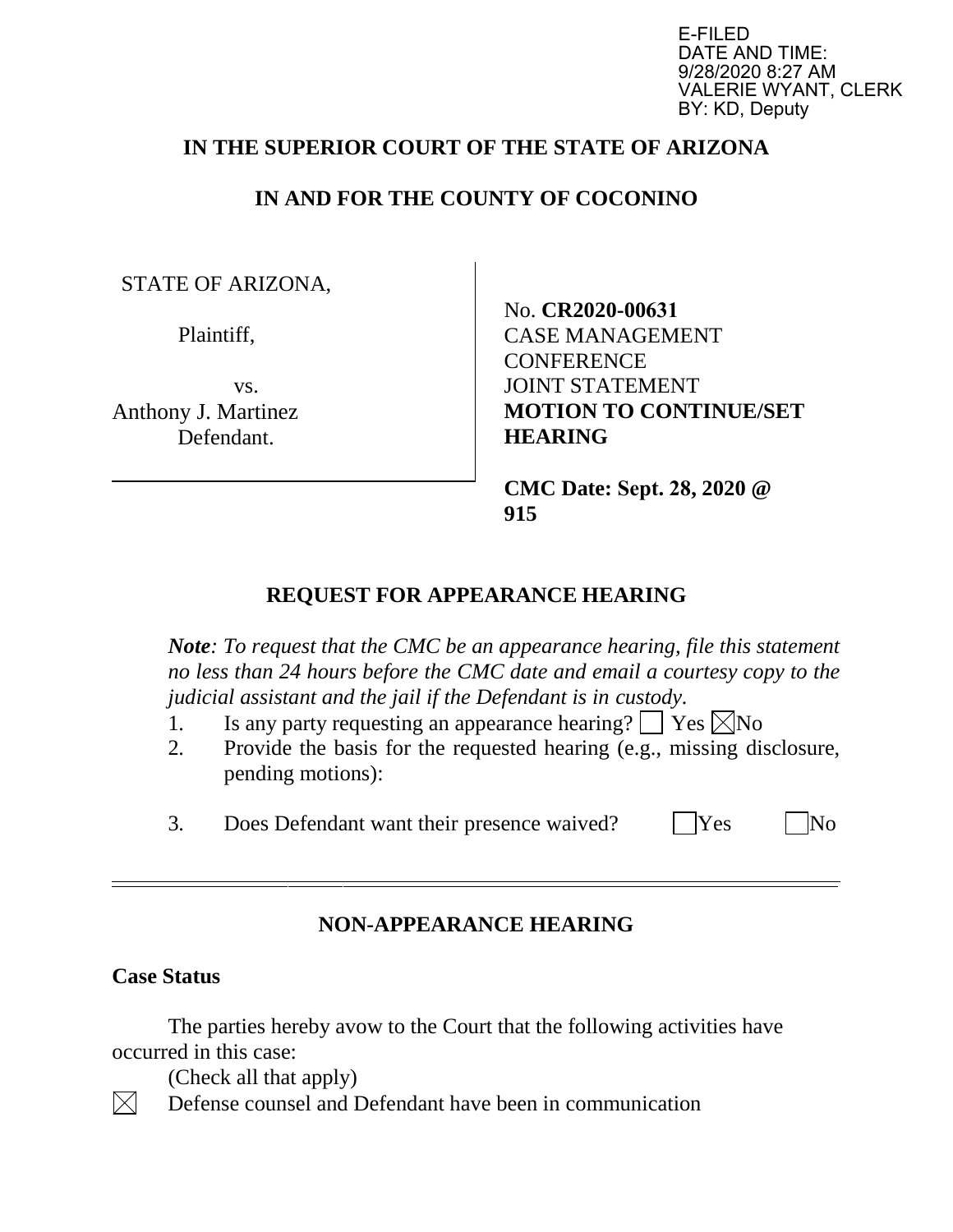- $\boxtimes$ The State and Defense are in the process of complying with Rule 15.1, Ariz R.Crim.P. and are communicating to resolve any outstanding disclosure items.
- $\boxtimes$ There are no disclosure or discovery disputes at this time between the parties that require the Court's involvement.
- $\boxtimes$ There are no pending motions (including Notice of Change of Judge) before the Court.

For any item(s) not checked above, please explain why and the parties' plan for addressing these issues:

Have parties completed the tasks they were going to complete since the last CMC? Yes No

List completed tasks:

 $N/A$ 

If tasks not completed, please state why not completed?

What *specifically* will be accomplished between now and the next CMC to move to resolution of this matter ?

Parties will continue to communicate regarding negotiations and disclosure.

#### **Plea Discussions**

The status of plea negotiations is as follows (check applicable boxes):

- There is a written plea offer that expires \_\_\_\_\_\_\_\_\_\_\_\_\_\_\_. The plea offer has been communicated in writing to:  $\Box$  defense attorney/  $\Box$  Defendant.
- $\vert \ \ \vert$ A plea offer is forthcoming from the State/being discussed/or a deviation request is pending
- $\boxtimes$ No plea offer has been made.
	- A settlement conference  $\Box$  is requested  $\Box$  is scheduled for: | has been held.